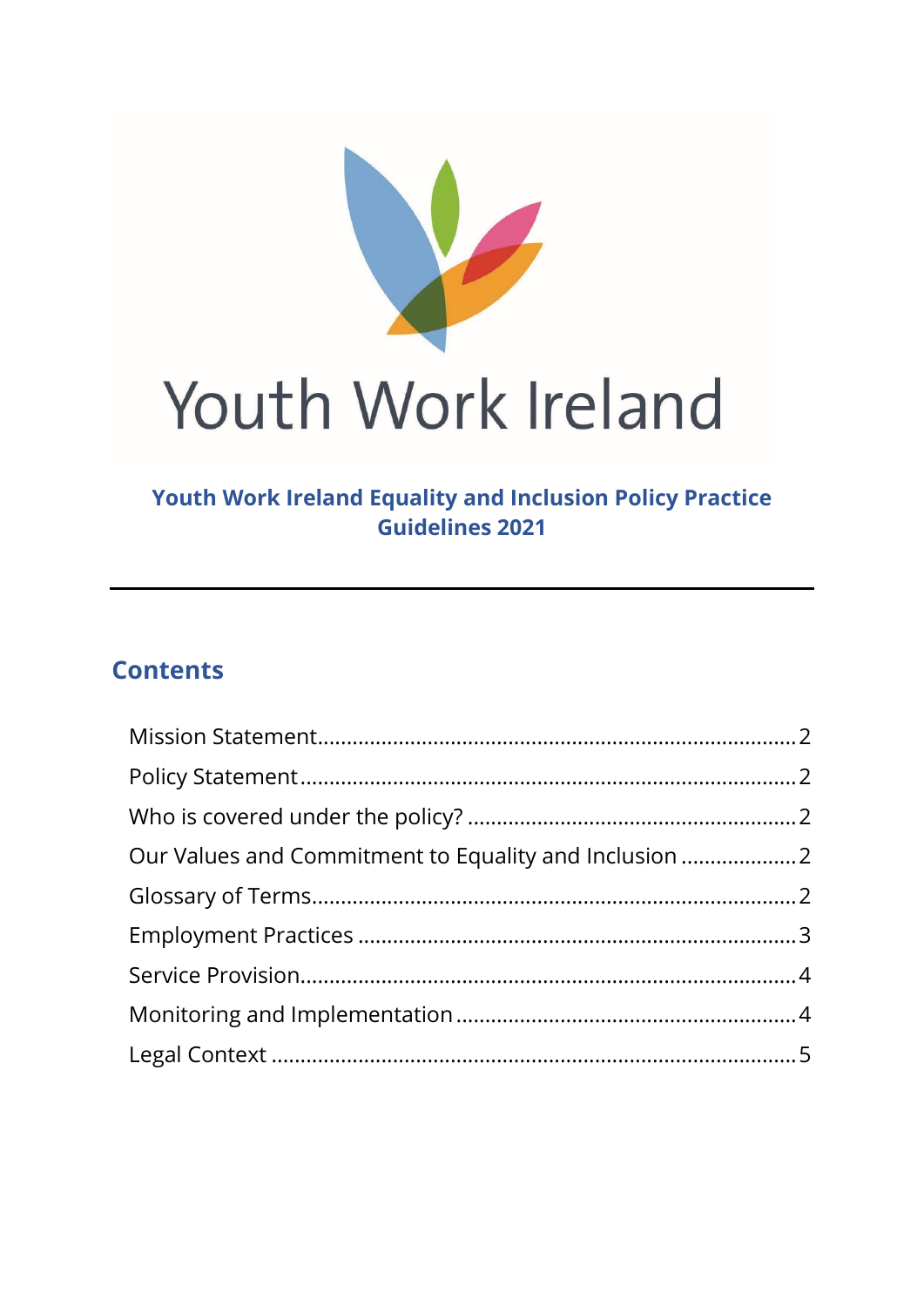#### <span id="page-1-0"></span>**Mission Statement**

Youth Work Ireland is committed to a work environment and culture which values equality, celebrates diversity and challenges discrimination in all forms, in our employment practices and service provisions.

#### <span id="page-1-1"></span>**Policy Statement**

This policy provides a framework and practice guidelines for Youth Work Ireland National Office to ensure the values of equality and inclusion are explicit and embedded within all our work practices.

Through our work, we support the provision of services which empower young people to achieve their full potential. We recognise the strength and continuing contribution diversity makes and we are fully committed to embracing the diversity of the communities we work in.

#### <span id="page-1-2"></span>**Who is covered under the policy?**

This policy applies to:

- Youth Work Ireland National Office staff
- Youth Work Ireland National Board Members, Board Sub-Group Members
- Volunteers
- Interns
- Young People participating in services run from National Office.

#### **This policy should be read in conjunction with**

- HR Policy
- Complaints Policy and Procedures
- Staff Handbook

## <span id="page-1-3"></span>**Our Values and Commitment to Equality and Inclusion**

Promoting equality and celebrating diversity is a core value of Youth Work Ireland, as explicitly stated in our Strategic Plan and mirrored in our work practices.

We are committed to the principles of equality and inclusion and challenge discrimination based on the nine grounds set out in equality legislation: *gender, family status, civil status, sexual orientation, age, disability, religion, ethnicity, and membership of the Traveller community.* This policy also extends to *young people involved in juvenile justice, out of education or employment, affected by homeless or substance abuse and those from geographically disadvantaged or rural communities.* 

## <span id="page-1-4"></span>**Glossary of Terms**

**Discrimination (Direct):** Discrimination is defined as the treatment of a person in a less favourable way than another person is, has been or would be treated in a comparable situation on any of the nine equality grounds. Discrimination can be direct, indirect, by association or imputation.

**Discrimination (Indirect):** Indirect discrimination happens when there is less favourable treatment in effect or by impact.

**Diversity:** The practice of valuing everyone as a unique individual and celebrating the differences they bring.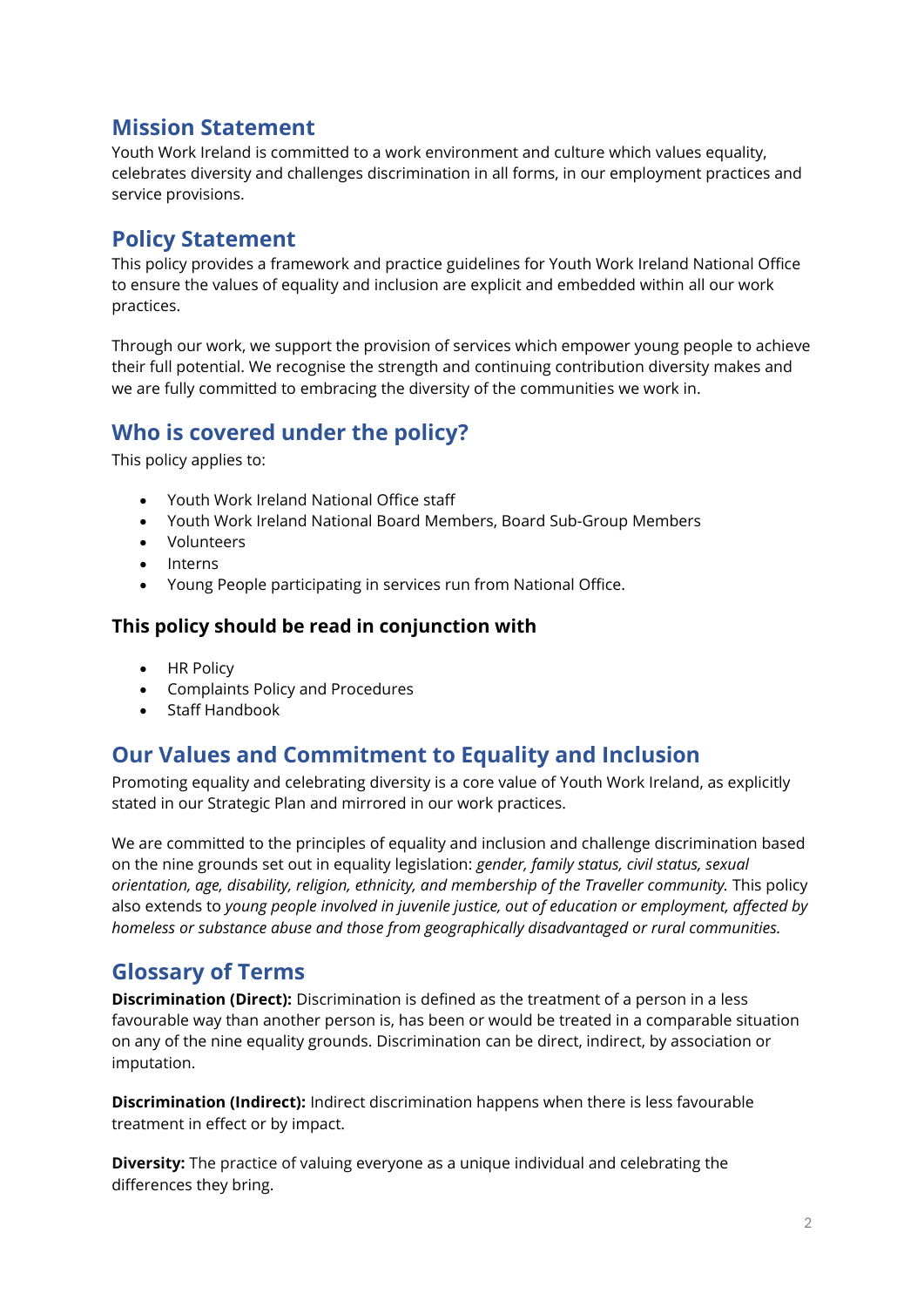**Equality**: The state of being equal, especially in status, rights and opportunity. Equality ensures the fair and equal treatment of individuals or groups, ensuring they are treated equally and no less favourably in areas including those listed in the 9+ grounds.

**Equality of Outcome**: Equality of Outcomes recognised that some people are more disadvantaged than others, and so should be provided with opportunities so they can achieve the same or similar outcomes as others.

**Equality of Opportunities:** Equality of opportunities seeks to ensure that everyone has the same opportunities to compete or make gains.

**Inclusion:** Inclusion is the act and practice of embracing all people irrespective of race, gender, disability, or other attributes with a view to achieving equal access, opportunities and outcomes for all and to eliminate discrimination and intolerance.

**Interculturalism:** Interculturalism is the support for cross cultural dialogue and interaction that occur between people of different cultures, ethnicities or religious groups.

## <span id="page-2-0"></span>**Employment Practices**

Youth Work Ireland is committed to a policy of equality and inclusion in its employment practices based on the following principles and practices which underpinned by the **Employment Equality Act** which prohibit discrimination in employment, including recruitment, promotion, pay and other conditions of employment – based on nine grounds.

#### **Principles and Practice Guidelines**

- No staff member or applicant will be discriminated against or receive less favourable treatment than any other based on the 9+ grounds listed above.
- We work to promote a harmonious working environment for all based on mutual respect and dignity.
- We are committed to promoting equality of opportunity for all employees and prospective employees.
- Principles and practices of equality apply to all conditions of service of our employees including recruitment, placement, selection, promotion, career development, training, pensions, and special leave entitlements.
- Diversity will be represented, where possible, on interview panels. Interview panels will as far as possible, consist of three or more people
- The composition of our workforce should as far as possible, reflect that of the communities in which we are based, particularly in terms of age, gender, disability and ethnic origin.
- Youth Work Ireland employees must not, either directly or indirectly, discriminate unfairly against fellow employees.
- No Youth Work Ireland employee will be penalised or treated less favourably because of pursuing rights by way of taking action, supporting action or giving notice of intention to take or support action under equality legislation.
- Youth Work Ireland employees must not prevail upon management, trade unions, or colleagues to practice unfair discrimination or to act in a way, which is contrary to the spirit of this policy.
- Employees availing of family friendly and work life balance working arrangements should not be placed at a disadvantage due to this.
- We strive to fulfil our legal obligations under the existing equality legislation (as listed below).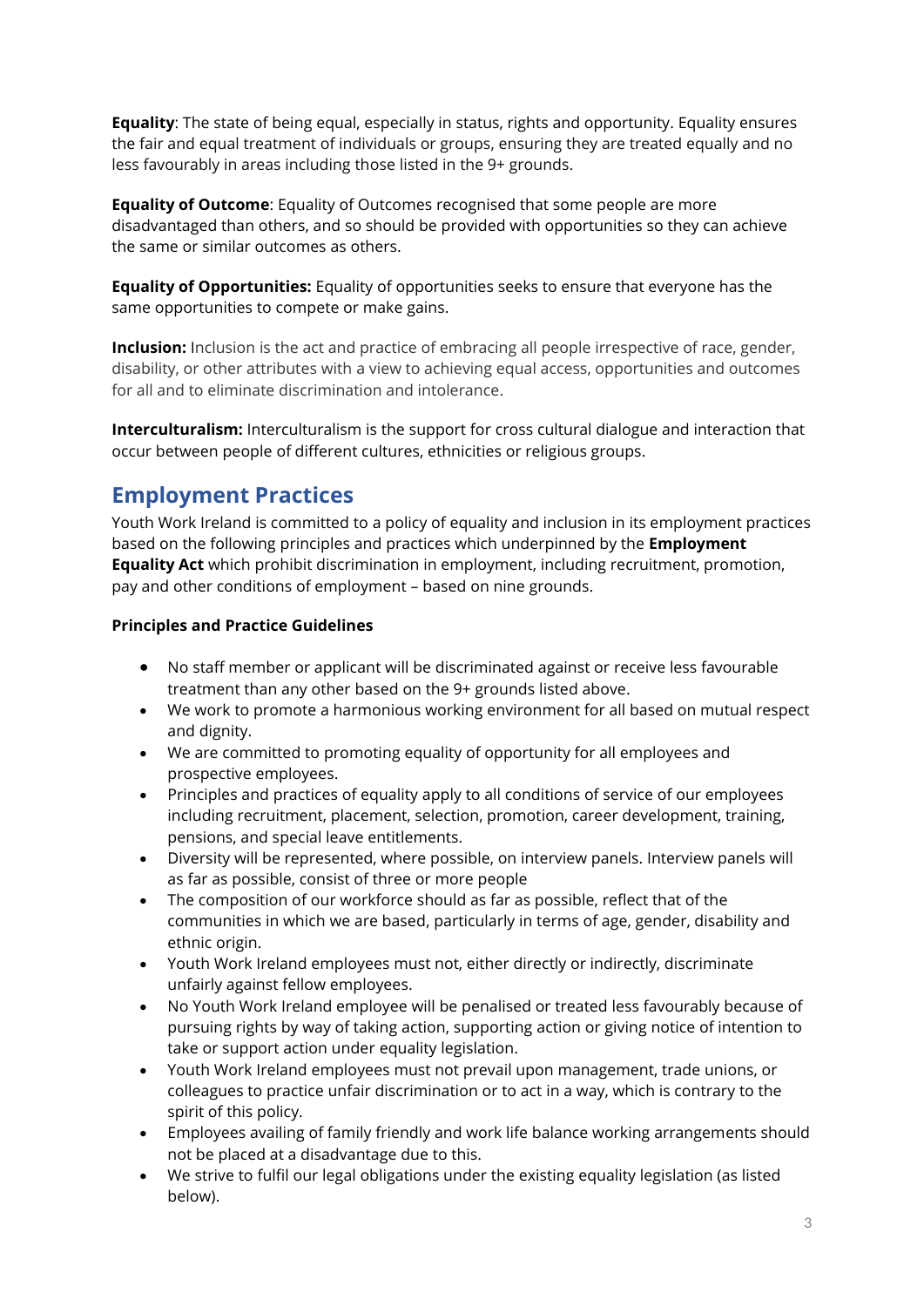## <span id="page-3-0"></span>**Service Provision**

Youth Work Ireland is committed to a policy of equality and inclusion in its service provision with and for young people, based on the following principles and practices which are underpinned by The **Equal Status Acts** which prohibit discrimination in access to and provision of services, accommodation and educational establishments – based on nine grounds.

#### **Principles and Practice Guidelines**

- Youth Work Ireland is committed to ensuring that no person within or accessing its services is treated less favourably than another based on the nine grounds +.
- Youth Work Ireland is committed to ensuring that all young people accessing its services are valued and treated with respect and dignity.
- Youth Work Ireland promotes and encourages the social inclusion of all young people.
- Youth Work Ireland addresses and encourage the active participation of people from different backgrounds in all our services and programmes.
- Youth Work Ireland recognises that equality is not always about treating people the same – sometimes it is about treating them in such a way that achieves equality of outcomes for all.
- Youth Work Ireland strives to pro-actively celebrate and value diversity within our organisation and the communities we work in.
- Youth Work Ireland recognise that equality is the basis for participation and seeks to ensure the active participation of young people in decision-making within the organisation.
- Youth Work Ireland advocate for and protect the rights of young people.
- We will endeavour to put in place measures to ensure a safe and welcoming environment that supports and empowers young people.

## <span id="page-3-1"></span>**Monitoring and Implementation**

#### **Overall Responsibility and Monitoring of Policy**

All Youth Work Ireland staff, board members, sub-group members, volunteers, interns and young people accessing services run from National Office are required to comply with this policy and are responsible for ensuring its practical application.

Youth Work Ireland shall actively seek feedback on the implementation and review of this policy from staff, young people learners and service users.

The implementation of the policy shall be reviewed on a regular basis by the Board of National Office and shall be updated on foot of any legislative changes, or where they feel necessary.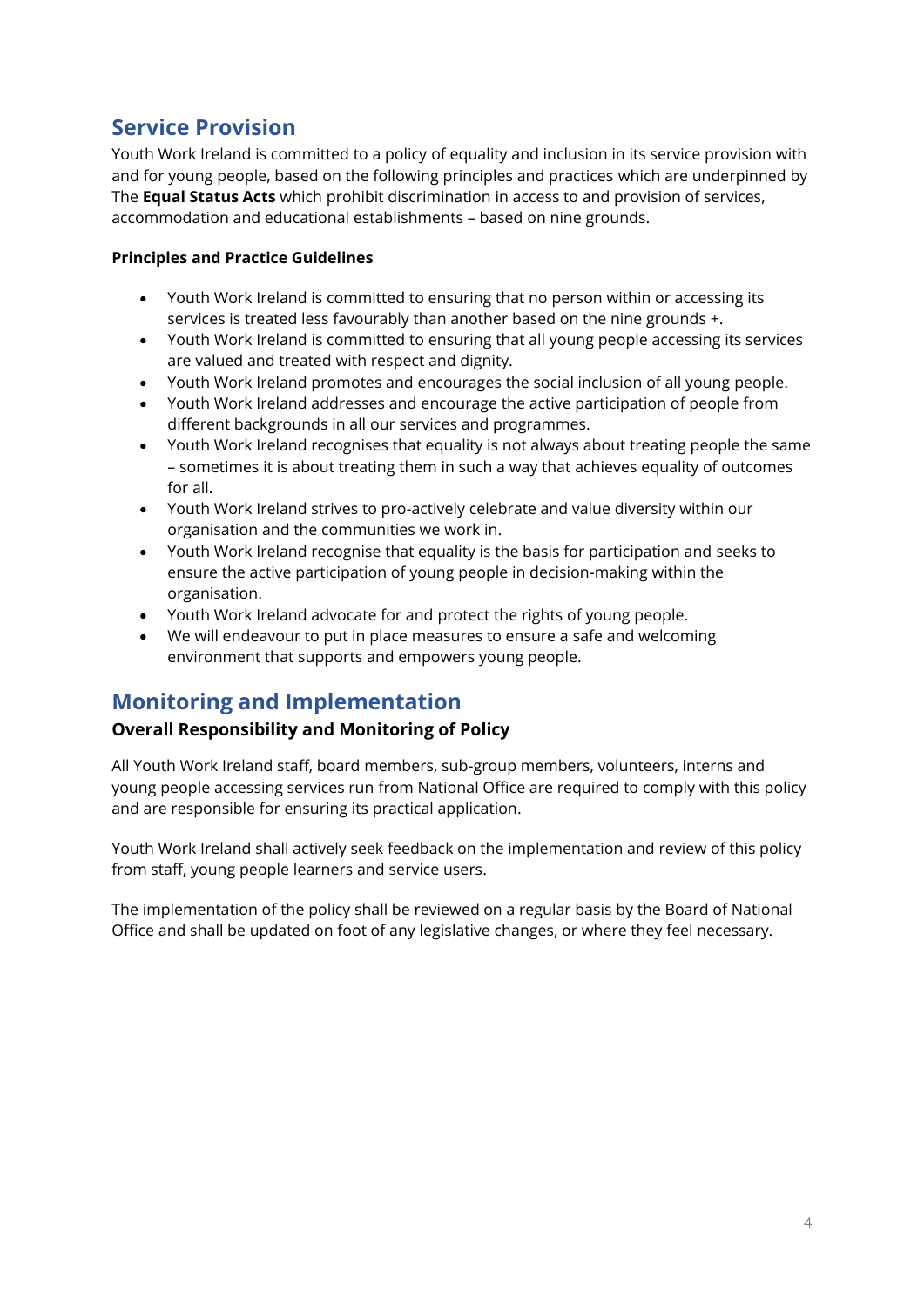#### **Implementation of Policy**

| <b>Practice Indicator</b>                                                                                                                                                                 |  |
|-------------------------------------------------------------------------------------------------------------------------------------------------------------------------------------------|--|
| Our Equality and Inclusion Policy is known to staff and is implemented in<br>our day-to-day work and service provision.                                                                   |  |
| Our Equality and Inclusion Policy aligns with our values and ethos - as<br>outlined in our Strategic Plan.                                                                                |  |
| Our Equality and Inclusion policy is available on our website and included in<br>all board and staff induction packs.                                                                     |  |
| Our organisation ensures that we seek to include young people from a<br>range of minority and ethnic backgrounds in our work and services, and in<br>particular in Youth Panels.          |  |
| Our organisation promotes social justice, inclusion and ensures that<br>celebrating diversity is explicitly stated as an objective of our work and our<br>strategic objectives?           |  |
| Our organisation is open and genuinely welcoming to people from all<br>religions, ethnicities and beliefs, - and this is represented visually and<br>explicitly in promotional materials. |  |
| Our organisation's staff and volunteers feel confident in addressing racist<br>and discriminatory comments, language, and behaviour in all forms?                                         |  |
| Our organisation has procedures and processes for breaches of the policy,<br>such as incidents of bullying, use of hate speech or hateful behaviours,<br>discrimination, and prejudice?   |  |

## <span id="page-4-0"></span>**Legal Context**

This policy is informed by the following domestic and internationally binding legislation:

**[Employment Equality Acts 1998](http://www.irishstatutebook.ie/eli/1998/act/21/enacted/en/html)**, and the **[Equal Status Acts 2000](http://www.irishstatutebook.ie/eli/1998/act/21/enacted/en/html)** prohibit direct and indirect discrimination, sexual harassment, harassment and victimisation in relation to nine grounds: *gender, family status, civil status, sexual orientation, age, disability, religion, ethnicity and membership of the Traveller community.* This policy also extends to *young people involved in juvenile justice, out of education or employment, affected by homeless or substance abuse and those from geographically disadvantaged or rural communities.* 

The **Employment Equality Acts** prohibit discrimination in employment, including recruitment, promotion, pay and other conditions of employment – based on the nine equality grounds.

The **Equal Status Acts** prohibit discrimination in access to and provision of services, accommodation and educational establishments – based on the nine equality grounds.